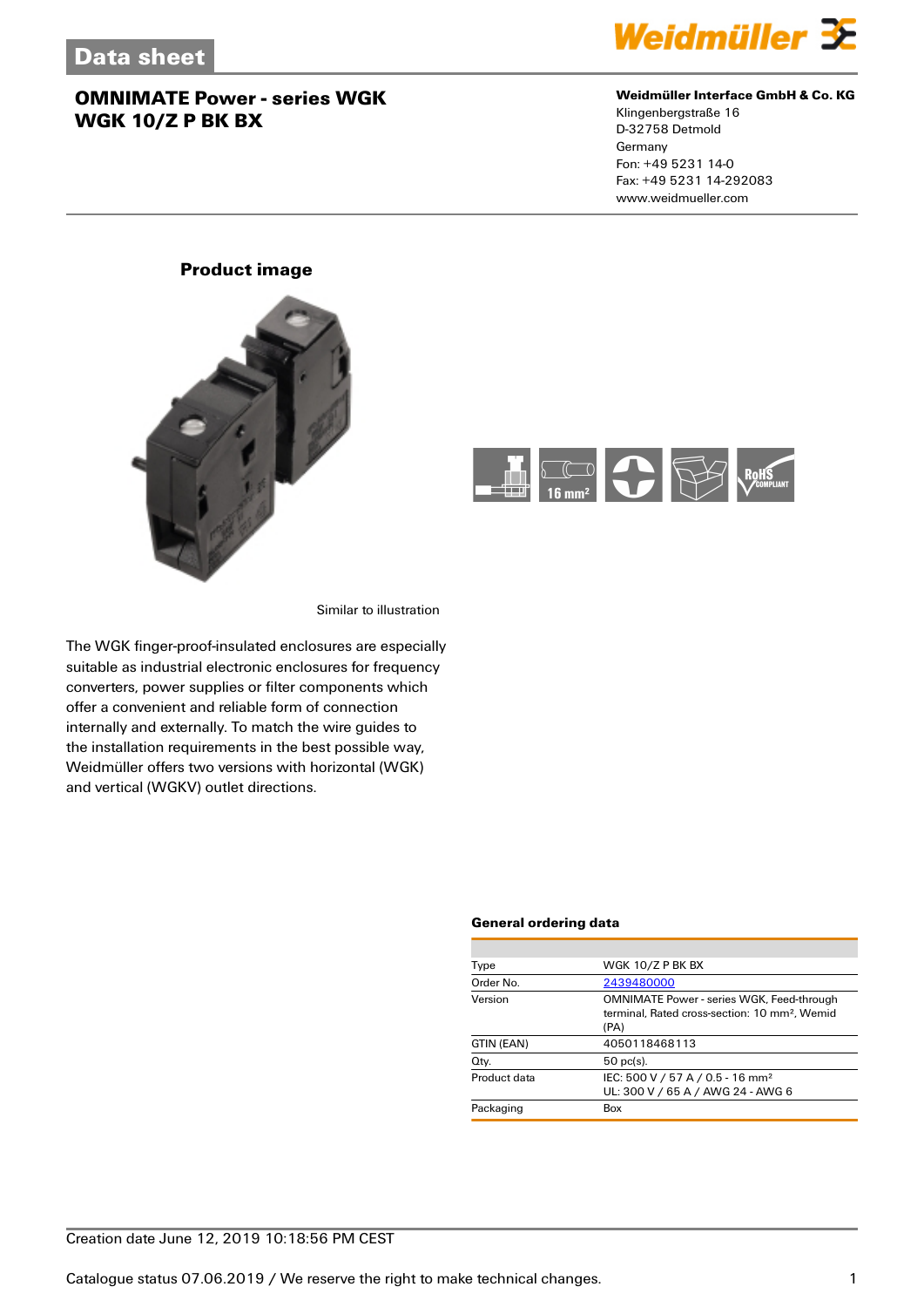# **Technical data**

#### **Dimensions and weights**

| Net weight                                                  | 18.03 <sub>g</sub>                     |                                               |                  |                        |                 |
|-------------------------------------------------------------|----------------------------------------|-----------------------------------------------|------------------|------------------------|-----------------|
| <b>System parameters</b>                                    |                                        |                                               |                  |                        |                 |
|                                                             |                                        |                                               |                  |                        |                 |
| Product family                                              | <b>OMNIMATE Power - series</b><br>WGK  | Wire connection method                        |                  | Screw connection       |                 |
| Conductor outlet direction                                  | $180^\circ$                            | Fitted by customer                            |                  | Yes                    |                 |
| Screwdriver blade                                           | $0.8 \times 4.0$                       | Tightening torque, min.                       |                  | 1.2 Nm                 |                 |
| Tightening torque, max.                                     | 2.4 Nm                                 | Clamping screw                                |                  | M <sub>4</sub>         |                 |
| Stripping length                                            | $11 \text{ mm}$                        | Touch-safe protection acc. to DIN VDE<br>0470 |                  | <b>IP 20</b>           |                 |
| Material data                                               |                                        |                                               |                  |                        |                 |
|                                                             |                                        |                                               |                  |                        |                 |
| Insulating material                                         | Wemid (PA)                             | Colour                                        |                  | black                  |                 |
| Colour chart (similar)                                      | <b>RAL 9011</b>                        | UL 94 flammability rating                     |                  | $V-0$                  |                 |
| Contact material                                            | E-Cu                                   | Contact surface                               |                  | tinned                 |                 |
| Storage temperature, min.                                   | $-25$ °C                               | Storage temperature, max.                     |                  | 55 °C                  |                 |
| Max. relative humidity during storage                       | 80%                                    | Operating temperature, min.                   |                  | -50 $\degree$ C        |                 |
| Operating temperature, max.                                 | 120 °C                                 | Temperature range, installation, min.         |                  | $-25 °C$               |                 |
| Temperature range, installation, max.                       | 120 °C                                 |                                               |                  |                        |                 |
| <b>Conductors suitable for connection</b>                   |                                        |                                               |                  |                        |                 |
|                                                             |                                        |                                               |                  |                        |                 |
| Clamping range, min.                                        | $0.5$ mm <sup>2</sup>                  |                                               |                  |                        |                 |
| Clamping range, max.                                        | $16 \text{ mm}^2$                      |                                               |                  |                        |                 |
| Wire connection cross section AWG,<br>min.                  | <b>AWG 24</b>                          |                                               |                  |                        |                 |
| Wire connection cross section AWG.<br>max.                  | AWG 6                                  |                                               |                  |                        |                 |
| Solid, min. H05(07) V-U                                     | $0.5$ mm <sup>2</sup>                  |                                               |                  |                        |                 |
| Solid, max. H05(07) V-U                                     | $16 \text{ mm}^2$                      |                                               |                  |                        |                 |
| Stranded, min. H07V-R                                       | $10 \text{ mm}^2$                      |                                               |                  |                        |                 |
| Stranded, max. H07V-R                                       | $16 \text{ mm}^2$                      |                                               |                  |                        |                 |
| Flexible, min. H05(07) V-K                                  | $0.5$ mm <sup>2</sup>                  |                                               |                  |                        |                 |
| Flexible, max. H05(07) V-K                                  | $10 \text{ mm}^2$                      |                                               |                  |                        |                 |
| w. wire end ferrule, DIN 46228 pt 1, min0.5 mm <sup>2</sup> |                                        |                                               |                  |                        |                 |
| w. wire end ferrule, DIN 46228 pt 1,<br>max.                | $10 \text{ mm}^2$                      |                                               |                  |                        |                 |
| Clampable conductor                                         | Cross-section for conductor connection |                                               | Type             | fine-wired             |                 |
|                                                             |                                        |                                               | nominal          | $0.5$ mm <sup>2</sup>  |                 |
|                                                             | AEH                                    |                                               | Stripping length | nominal                | $10 \text{ mm}$ |
|                                                             | Cross-section for conductor connection |                                               | Type             | fine-wired             |                 |
|                                                             |                                        |                                               | nominal          | $0.75$ mm <sup>2</sup> |                 |
|                                                             | AEH                                    |                                               |                  | nominal                | $10 \text{ mm}$ |
|                                                             | Cross-section for conductor connection |                                               | Type             | fine-wired             |                 |
|                                                             |                                        |                                               | nominal          | $1 \text{ mm}^2$       |                 |
|                                                             | <b>AEH</b>                             |                                               | Stripping length | nominal                | $10 \text{ mm}$ |
| Max. clamping range                                         | $16 \text{ mm}^2$                      |                                               |                  |                        |                 |



#### **Weidmüller Interface GmbH & Co. KG**

Klingenbergstraße 16 D-32758 Detmold Germany Fon: +49 5231 14-0 Fax: +49 5231 14-292083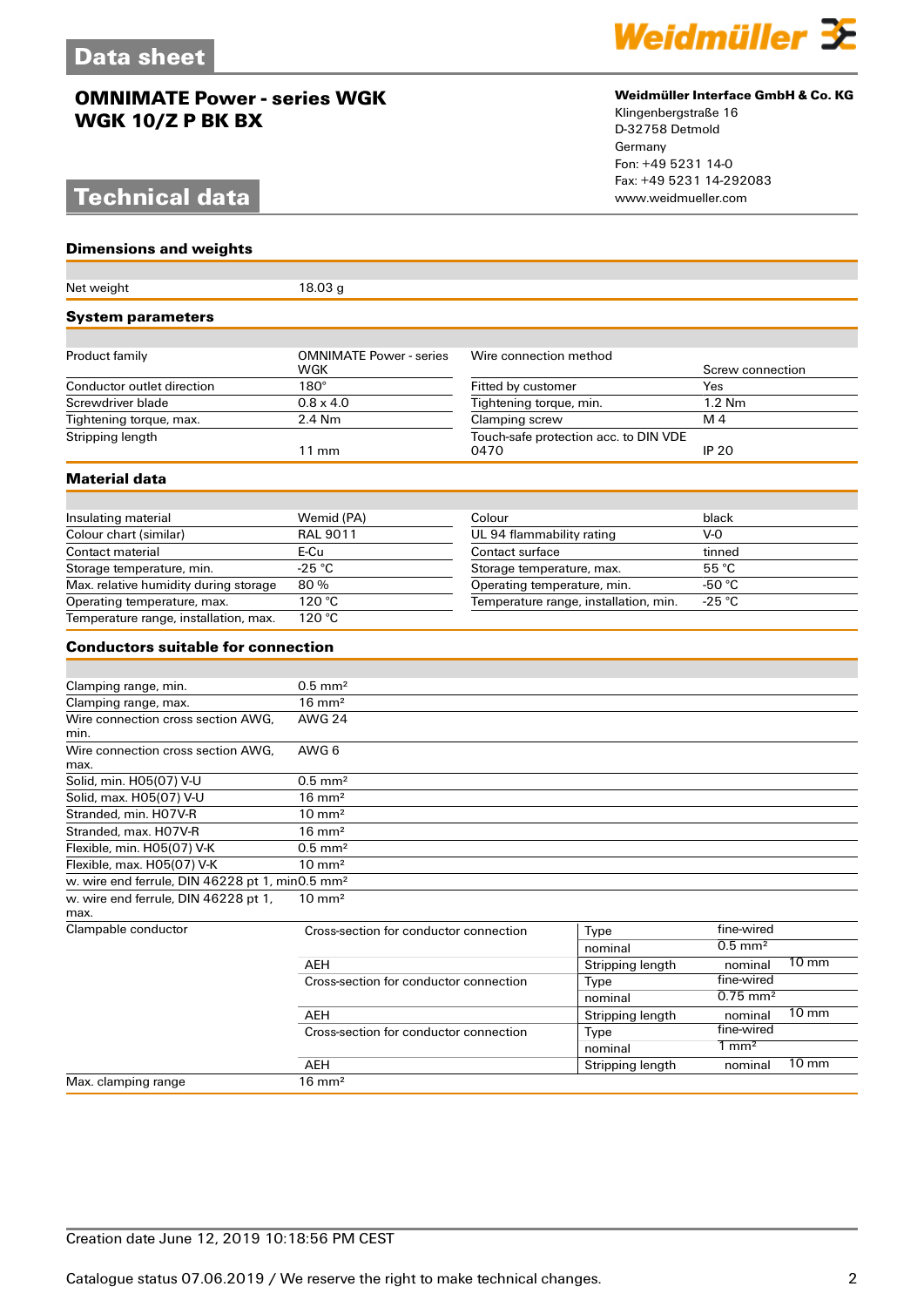# **Technical data**

**Rated data acc. to IEC**



#### **Weidmüller Interface GmbH & Co. KG**

Klingenbergstraße 16 D-32758 Detmold Germany Fon: +49 5231 14-0 Fax: +49 5231 14-292083

| tested acc. to standard                                                      | IEC 60664-1, IEC 61984                                                       | Rated current, min. no. of poles<br>$(Tu=20^{\circ}C)$                                                                                                                                                               | 57 A        |
|------------------------------------------------------------------------------|------------------------------------------------------------------------------|----------------------------------------------------------------------------------------------------------------------------------------------------------------------------------------------------------------------|-------------|
| Rated current, max. no. of poles<br>(Tu=20°C)                                | 57A                                                                          | Rated voltage for surge voltage class /<br>pollution degree III/3                                                                                                                                                    | 500 V       |
| Rated impulse voltage for surge voltage<br>class/ contamination degree III/3 | 6 kV                                                                         |                                                                                                                                                                                                                      |             |
| Rated data acc. to CSA                                                       |                                                                              |                                                                                                                                                                                                                      |             |
|                                                                              |                                                                              |                                                                                                                                                                                                                      |             |
| Rated voltage (Use group B / CSA)                                            | 300 V                                                                        | Rated voltage (Use group C / CSA)                                                                                                                                                                                    | 300 V       |
| Rated current (Use group B / CSA)                                            | 65A                                                                          | Rated current (Use group C / CSA)                                                                                                                                                                                    | 65 A        |
| Wire cross-section, AWG, min.                                                | <b>AWG 24</b>                                                                | Wire cross-section, AWG, max.                                                                                                                                                                                        | AWG 6       |
| Rated data acc. to UL 1059                                                   |                                                                              |                                                                                                                                                                                                                      |             |
|                                                                              |                                                                              |                                                                                                                                                                                                                      |             |
| Institute (cURus)                                                            |                                                                              | Certificate No. (cURus)                                                                                                                                                                                              |             |
|                                                                              |                                                                              |                                                                                                                                                                                                                      | E60693      |
| Rated voltage (Use group B / UL 1059)                                        | 300 V                                                                        | Rated voltage (Use group C / UL 1059)                                                                                                                                                                                | 300 V       |
| Rated current (Use group B / UL 1059)                                        | 65 A                                                                         | Rated current (Use group C / UL 1059)                                                                                                                                                                                | 65 A        |
| Wire cross-section, AWG, min.                                                | <b>AWG 24</b>                                                                | Wire cross-section, AWG, max.                                                                                                                                                                                        | AWG 6       |
| Reference to approval values                                                 | Specifications are<br>maximum values, details -<br>see approval certificate. |                                                                                                                                                                                                                      |             |
| <b>Packing</b>                                                               |                                                                              |                                                                                                                                                                                                                      |             |
| Packaging                                                                    | <b>Box</b>                                                                   | <b>VPE</b> length                                                                                                                                                                                                    | 210 mm      |
| <b>VPE</b> width                                                             | 125 mm                                                                       | <b>VPE</b> height                                                                                                                                                                                                    | 80 mm       |
| <b>Classifications</b>                                                       |                                                                              |                                                                                                                                                                                                                      |             |
|                                                                              |                                                                              |                                                                                                                                                                                                                      |             |
| <b>ETIM 6.0</b>                                                              | EC001283                                                                     | eClass 6.2                                                                                                                                                                                                           | 27-14-11-34 |
| eClass 9.0                                                                   | 27-14-11-34                                                                  | eClass 9.1                                                                                                                                                                                                           | 27-14-11-34 |
| <b>Notes</b>                                                                 |                                                                              |                                                                                                                                                                                                                      |             |
|                                                                              |                                                                              |                                                                                                                                                                                                                      |             |
| <b>Notes</b>                                                                 | spacer plates.                                                               | • Clearance and creepage distances to other components must be devised in accordance with the relevant<br>application standard. This can be achieved in the device by full encapsulation or by the use of additional |             |

• Rated data refer only to the component itself. Clearance and creepage distances to other components are to be designed in accordance with the relevant application standards.

• Colours: SW = black; GN/YL = green/yellow; GY = grey

• Additional colours on request

• WGK: Rated voltage plastic walls: 1 - 4 mm = 500 V; metal walls: 1 - 2.5 mm = 400 V; metal walls: 2.5 - 4 mm = 250 V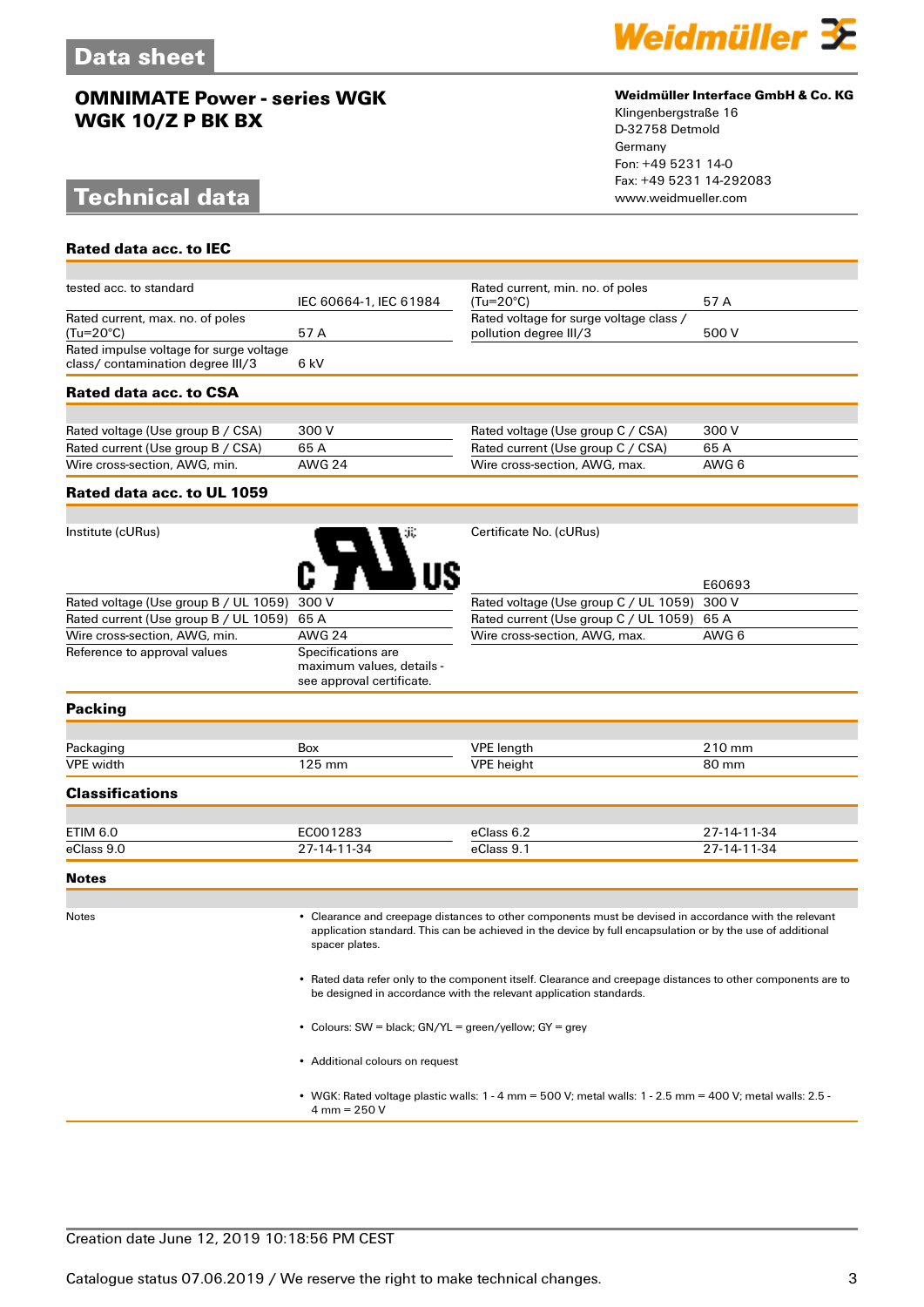# **Technical data**

#### **Approvals**

Approvals



#### **Downloads**

| Approval/Certificate/Document of |                                 |
|----------------------------------|---------------------------------|
| Conformity                       | Declaration of the Manufacturer |
| Brochure/Catalogue               | <b>FL DRIVES EN</b>             |
|                                  | <b>MB DEVICE MANUF. EN</b>      |
|                                  | <b>FL DRIVES DE</b>             |
|                                  | FL BASE STATION EN              |
|                                  | <b>FL ELEVATOR EN</b>           |
|                                  | <b>FL POWER SUPPLY EN</b>       |
|                                  | FL 72H SAMPLE SER EN            |
|                                  | <b>PO OMNIMATE EN</b>           |
| Engineering Data                 | <b>STEP</b>                     |



#### **Weidmüller Interface GmbH & Co. KG**

Klingenbergstraße 16 D-32758 Detmold Germany Fon: +49 5231 14-0 Fax: +49 5231 14-292083